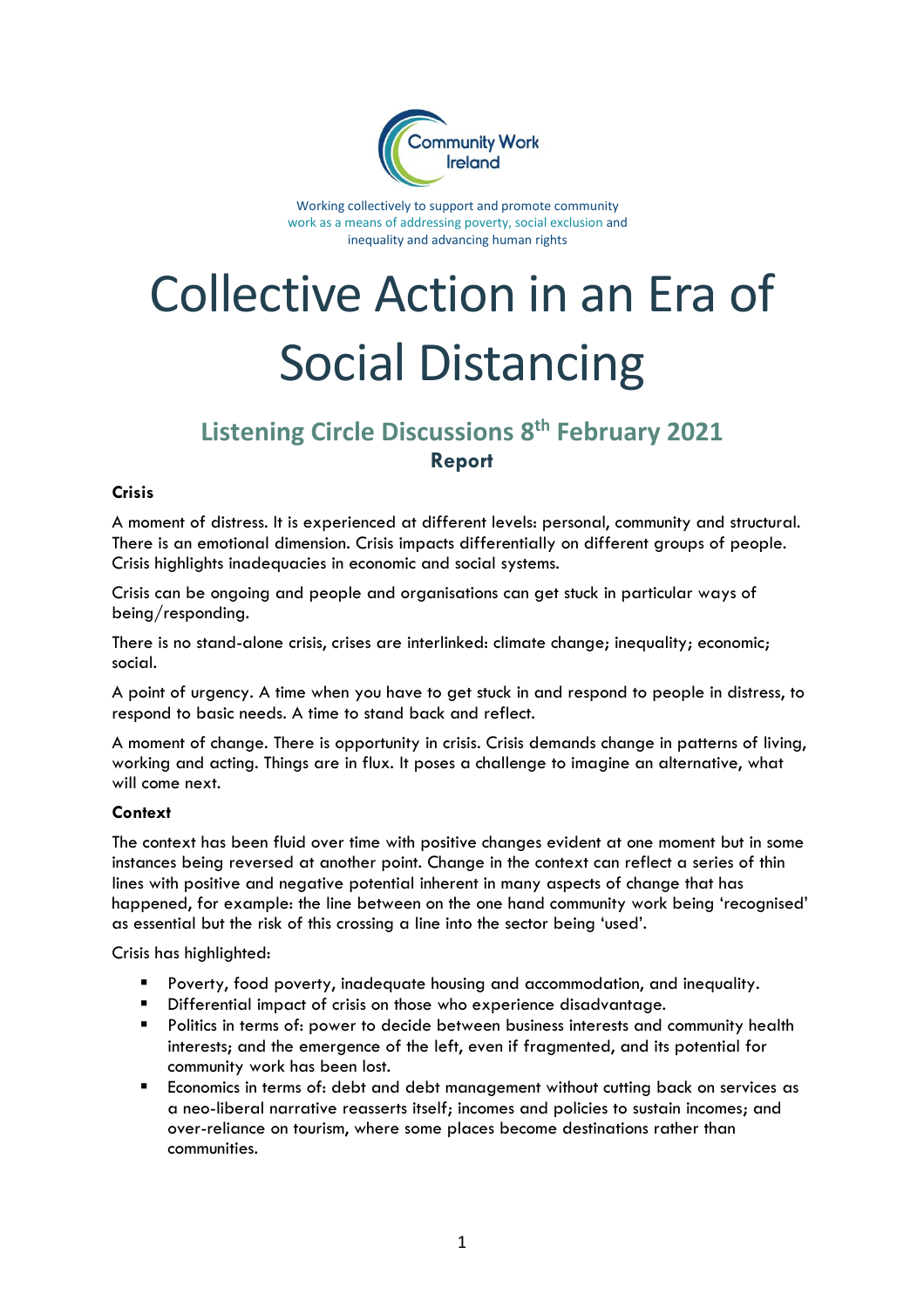- Failure to build resilience, into the system, to meet future crises or to decentralise with power, authority and resources accompanying this.
- Emphasis on a charity model evident in the thinking of some policy makers.<br>■ Lack of space and time for reflection or thinking about the alternatives for
- Lack of space and time for reflection or thinking about the alternatives for bringing about change.

Crisis has amplified:

- Loneliness and the importance of face to face contact.
- Division, where the space to express practical solidarity is limited and where the far right is increasingly active.
- Health inequalities, in particular mental health.
- Unemployment.
- **E** Diminution of the local economy with online purchasing and negative impact on climate crisis and the need to localise.
- Digital divide, socio-economic & urban/rural, as life and work moves online.
- State over-reliance on community organisations to prop up key services and infrastructures that are inadequate, yet without providing adequate funding.
- Disempowerment of community sector and lack of accountability of power holders, where: there is no direct face-to-face engagement; processes of engagement in place are being rolled back; and decision-making centralised.

Crisis has shifted:

- Solidarity: in people pulling together through crisis, alongside the loss of solidarity for inability to come together.
- Empathy: in focus on caring, alongside loss of empathy in lack of informal engagement and communication.
- Recognition for the community sector and its reach into communities, alongside a concern that the space for dissent is further curtailed.
- **E** Freedom from commuting and space for connection as life, work and action moves online, alongside a concern at dependence on a privately-owned space that could be controlling of dissent and that is subject to fake news.

### **Community Work**

Community work has been pushed into reactive mode and into a predominant service provision role in meeting basic needs. There is a danger of community development being kept in this role and redefined in terms of such a role.

Engagement with policy makers has been made easier for an advocacy role. There is more local decision-making now. Holding power to account, however, has become more of a challenge.

The core barriers experienced in the role of community work are in facilitating communities and activists to analyse and to influence their situation. Building the relationships for processes of conscientisation and empowerment is compromised. The spaces for the collective and grassroots mobilising have narrowed. It is challenging to live up to community work principles. There is learning, however, chance to reflect, and a re-imagining is possible and becomes important.

The process of community work is challenged to use creativity for enabling analysis and technology in building solidarity. The agenda for community work is changing with issues such as resilience emerging as central. There are new opportunities.

There are challenges to reflect on the sector overall. The work outside of service provision had become diluted even before COVID, where some organisations have embraced the charity